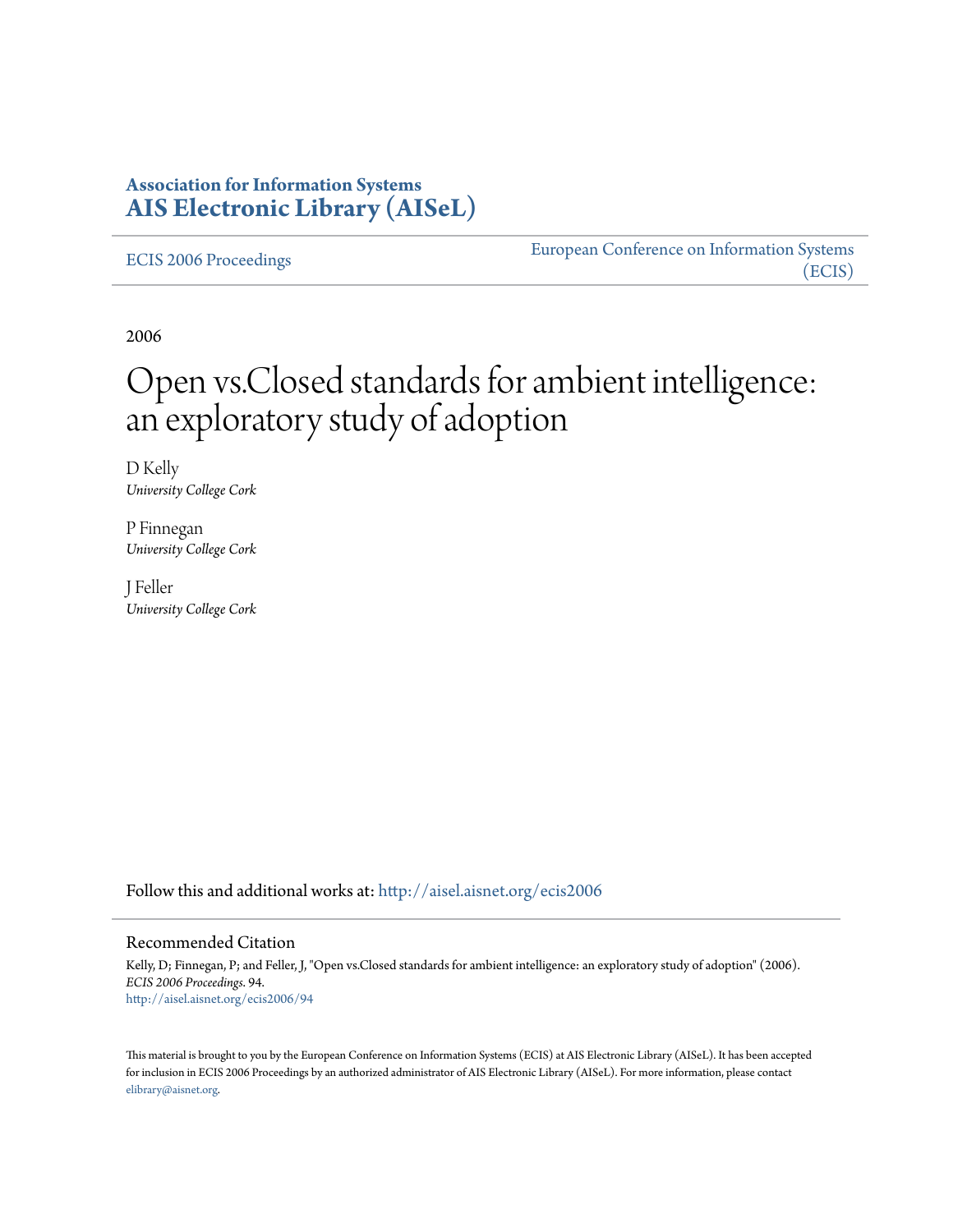## OPEN VS. CLOSED STANDARDS FOR AMBIENT INTELLIGENCE: AN EXPLORATORY STUDY OF ADOPTION

David Kelly, Business Information Systems, University College Cork, Ireland. Patrick Finnegan, Business Information Systems, University College Cork, Ireland. Joseph Feller, Business Information Systems, University College Cork, Ireland.

#### Abstract

*Emerging forms of structurally complex information systems, such as Ambient Intelligence (AmI), requires the integration of a range of technologies. To enable such systems' development there is a reliance on interoperability standards. However, due to their inherent characteristics, the adoption of open or closed standards by technology vendors can have impacts the later stages of the adoption and diffusion of systems. This paper reports on research-in-progress which explores the adoption of open and closed standards by technology vendors engaged in AmI development. Existing models of innovation adoption and diffusion fail to adequately account for adoption in more complex technological contexts. In order to address such deficiencies, current perspectives on standards are discussed, before a conceptual framework for structuring the research is proposed which integrates both existing adoption theory and standards-oriented research. The use of the European Consumer Electronics sector as a unit of analysis is discussed, before concluding with an overview of how the study will progress.*

*Keywords: Emerging IS/IT, Ambient Intelligence, Standards Adoption, Research-in-Progress.*

#### **1 INTRODUCTION**

Ambient Intelligence (AmI) refers to a vision in which there is convergence between the related concepts of ubiquitous computing, ubiquitous communications, and intelligent user-friendly interfaces, (Ducatel *et al.*, 2001). The concept of ubiquitous computing first emerged in the early 1990's (Weiser, 1991) as a vision in which computers are removed from being objects of conscious attention. Rather than having computers operate in an environment in which people must adapt to them, they are instead integrated into the human environment. This concept of removing the physical computer has remained the cornerstone for much of research into the area of ubiquitous computing (Abowd and Mynatt, 2000, Tolmie et al., 2002). The development of such systems results in a comparatively higher level of structural system complexity than is currently evident due to the need to integrate multiple heterogeneous devices (Garlan et al., 2002, Henricksen et al., 2001) or other system components (Islam and Fayad, 2003, Davies and Gellersen, 2002, Henricksen et al., 2001). While interoperability standards play a role in facilitating or inhibiting the technical development of systems, they also possess inherent economic and social characteristics which can not only impact their adoption, but also shape the future adoption and diffusion of systems based upon them. Thus, the adoption of open or closed standards by technology vendors can not only have consequences for the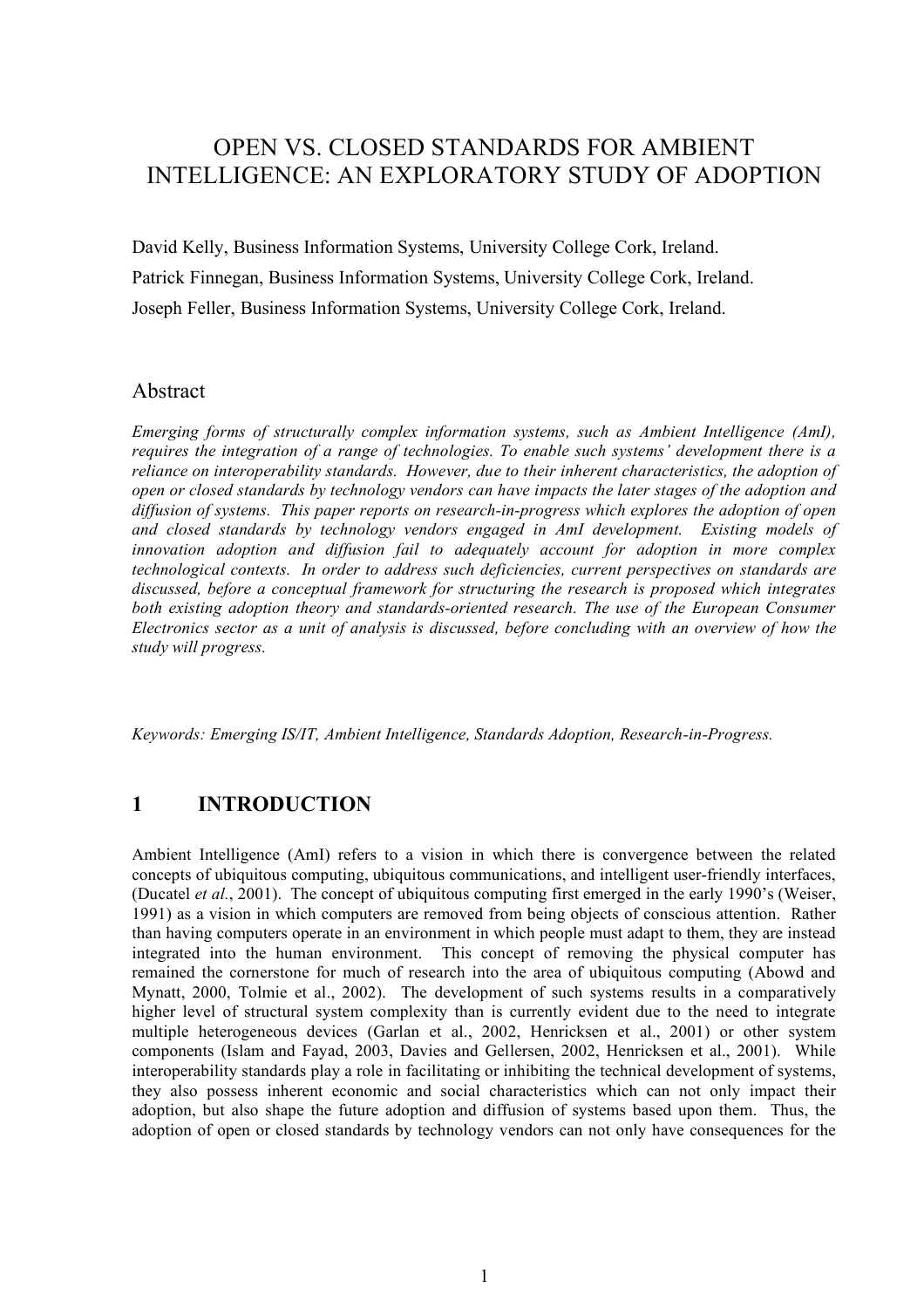system's technical development, but also impact the later economic and social characteristics of AmI technologies.

This paper discusses research-in-progress in the area of interoperability standards adoption. This research aims to explore issues impacting the adoption of open and closed interoperability standards by technology vendors engaged in the development of AmI technologies. Following a discussion of the motivation for such a study, which draws on theories of innovation adoption and existing standards oriented research, a conceptual framework is proposed as a lens through which to examine standards adoption. The paper concludes with a discussion of the research approach used and the choice of the European Consumer Electronics (CE) industry as a unit of analysis, before identifying how future work will progress.

#### **2 RESEARCH MOTIVATION AND OBJECTIVE**

The structural complexity of AmI is evident from key features such as mobility, unobtrusiveness and context awareness which results in the need for high levels of interaction and large numbers of services. Mobility enables the user to move seamlessly through the environment with services changing depending on the users' location (Lyytinen and Yoo, 2002). Unobtrusiveness is achieved through the removal of the computer from the user's conscious attention (Ducatel et al., 2001, Abowd and Mynatt, 2000, Tolmie et al., 2002). Contextual awareness refers to applications that are capable of altering their behaviour in response to contextual information from the user (Abowd et al., 2002). Thus, interoperability standards are required to facilitate the development of such structurally complex systems.

Research in the area of standards is fragmented, and can be broadly categorised as emerging from technical, business and economic, and socially oriented perspectives. From a technical perspective, the role of standards is viewed primarily as a means of facilitating interoperability throughout a system, (e.g. Christiaanse et al., 2004, Damsgaard and Treux, 2000, Sirkemaa, 2002, Strand et al., 1994), and enabling system scalability in the later stages of the technology's diffusion, (Helal, 2005, Strand et al., 1994). Stegwee and Rukanova, (2003) identify three levels of technical interoperability standards. Firstly, Interconnectivity standards enable systems to communicate with each other at the network level (i.e. communication standards, e.g. TCP/IP). Second, Interchangeability standards enable systems to exchange information at the presentation level (i.e. data representation standards, e.g. ASCII, HTML, XML). Finally, Interoperability standards (which are also discussed by Strand et al. (1994)) enables systems to operate together as one through interoperability at the application level, (i.e. interaction standards, e.g. SOAP, SMTP). Technical interoperability standards can also be classified according to the "level of openness" (West, 2004). As argued by Krechmer (2005) this "level of openness" refers to a view that standards are best placed along an open – closed continuum, rather than categorised as being completely open or closed.

The business and economic perspective on standards oriented research puts forward the dominant view of the roles and impacts of standards. In the development stage of new technologies, this perspective has focused on the role and impact of standards on issues such as competitive strategy decisions (Besen and Farrell, 1994, Iversen, 2001, Gabel, 1991, West and Dedrick, 2000), infrastructure investment costs (Christiaanse *et al.*, 2004), the availability of complementary assets (Damsgaard and Treux, 2000, Tassey, 2000, Rice, 2001), and their impacts on the size of production costs (Feng, 2003, Iversen, 2001). In the later stages of the technology's adoption and diffusion, research on the role of standards has focused on issues such as competitive advantage and network dominance through network externalities and lock-in (Sirkemaa, 2002, Funk and Mehte, 2001), the introduction of price competition (Besen and Farrell, 1994, Farrell and Saloner, 1985), and the availability of complementary assets (Tassey, 2000, Funk and Mehte, 2001).

Finally, from a social perspective, research in the area of standards has highlighted their role as a means to store and preserve knowledge, (Feng, 2003, Damsgaard and Treux, 2000), influence the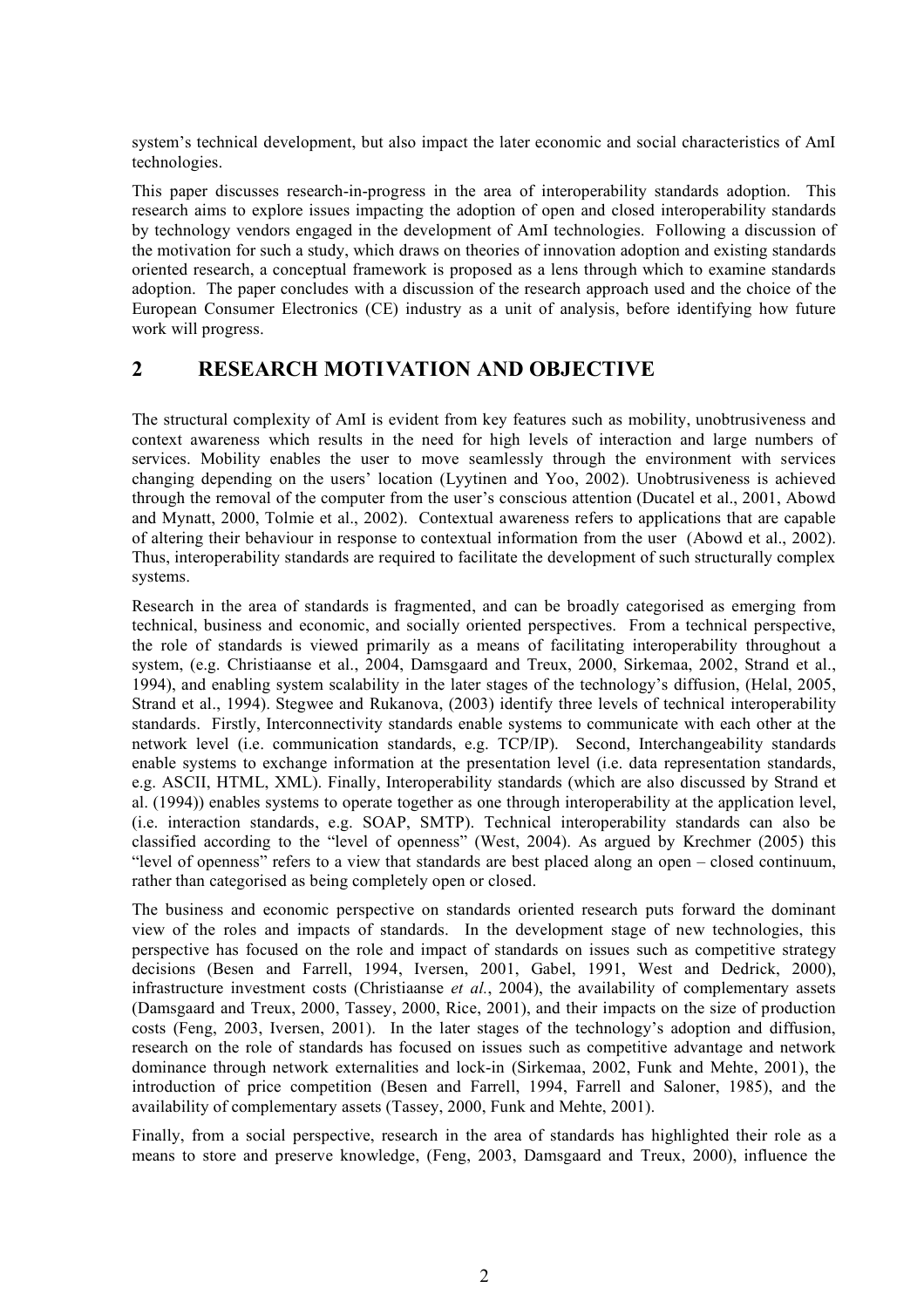variety of technology available (Tassey, 2000, Farrell and Saloner, 1985), impact user uncertainty and risk (Damsgaard and Treux, 2000, Funk and Mehte, 2001), as a means of quality control (Feng, 2003, Tassey, 2000), and on the alignment of users' actions (Feng, 2003).

Much research to date in the area of AmI has called for technology development to occur based on open standards in order to facilitate interoperability (see for example, ISTAG, 2002, Kourouthanassis et al., 2002, Helal, 2005). Such a position does not take into account the broader roles of standards, as emerging from the business and economic and social perspectives identified above. The integration of these perspectives is particularly important in relation to the adoption of standards for AmI. The need for such a combined view emerges from the fact that reliance on one perspective alone can give an incomplete or inaccurate picture of how the complex issues interact (Iversen, 2001, Williams, 1999). In order to address such needs, a conceptual framework is proposed which draws on upon the varying perspectives evident in standards oriented research. These perspectives are integrated with aspects of Diffusion of Innovation theory in order to move toward the required combined approach to examining standards adoption by technology vendors. In developing such a framework, the aim is to provide a comprehensive means of structuring research which seeks to explore the issues impacting the adoption of open or closed interoperability standards by AmI technology vendors.

### **3 PROPOSED CONCEPTUAL FRAMEWORK**

Standards as Base IT innovations are the underlying technologies used by IS service providers and are antecedents to innovation in the other IS classifications (Lyytinen & Rose, 2003). The suitability of using traditional Diffusion of Innovation (DOI) theory (Rogers, 1962) to explain issues impacting the adoption of certain complex network based technologies has been questioned (Fichman, 2000, Lyytinen and Damsgaard, 2001). The theory's value has however been well established and serves as a suitable base from which to develop a framework appropriate for structuring research within the current technological context. A literature survey was conducted of research in the areas of standards and that which has extended DOI theory in the context Base IT Innovation adoption. The purpose of the survey was to address the need, as identified by Fichman (2000) and Lyytinen and Damsgaard (2001), to focus on characteristics of the specific adoption context. Figure 1 illustrates the conceptual framework which represents the standard (innovation), organisational, and external contexts.

At the level of Standard (Innovation) Context, the three most consistently identified attributes of relative advantage, compatibility, and complexity within Rogers' DOI model (Tornatzky and Klein, 1982) are present. In line with Rogers' view of Relative Advantage, it is defined here as the degree to which the adopter perceives the standard as being better than that which it supersedes. In contrast to earlier approaches, the compatibility attribute has been broken down into a number of component parts. Firstly, the perceived strategic compatibility of the type of standards (i.e. open vs. closed) being adopted is included. The decision to partake in inter-technology, i.e. within a technology class, or in intra-technology, i.e. between technology classes, is reliant on the adoption or non-adoption of compatibility standards as proposed by Besen and Farrell (1994). As such, the compatibility between the candidate standards and the existing or desired approach to organisational strategy warrants investigation. Secondly, the technical compatibility of the standards being adopted in relation to backward compatibility (between new products based on the emerging standard and (i) existing product offerings and (ii) internal systems) can impact the adoption decision. Finally, the compatibility between standards being adopted for inclusion within a new product requires attention. This factor is included in order to ascertain how interdependencies between standards of different levels (i.e. at the application, data, and network levels) can impact the adoption decision.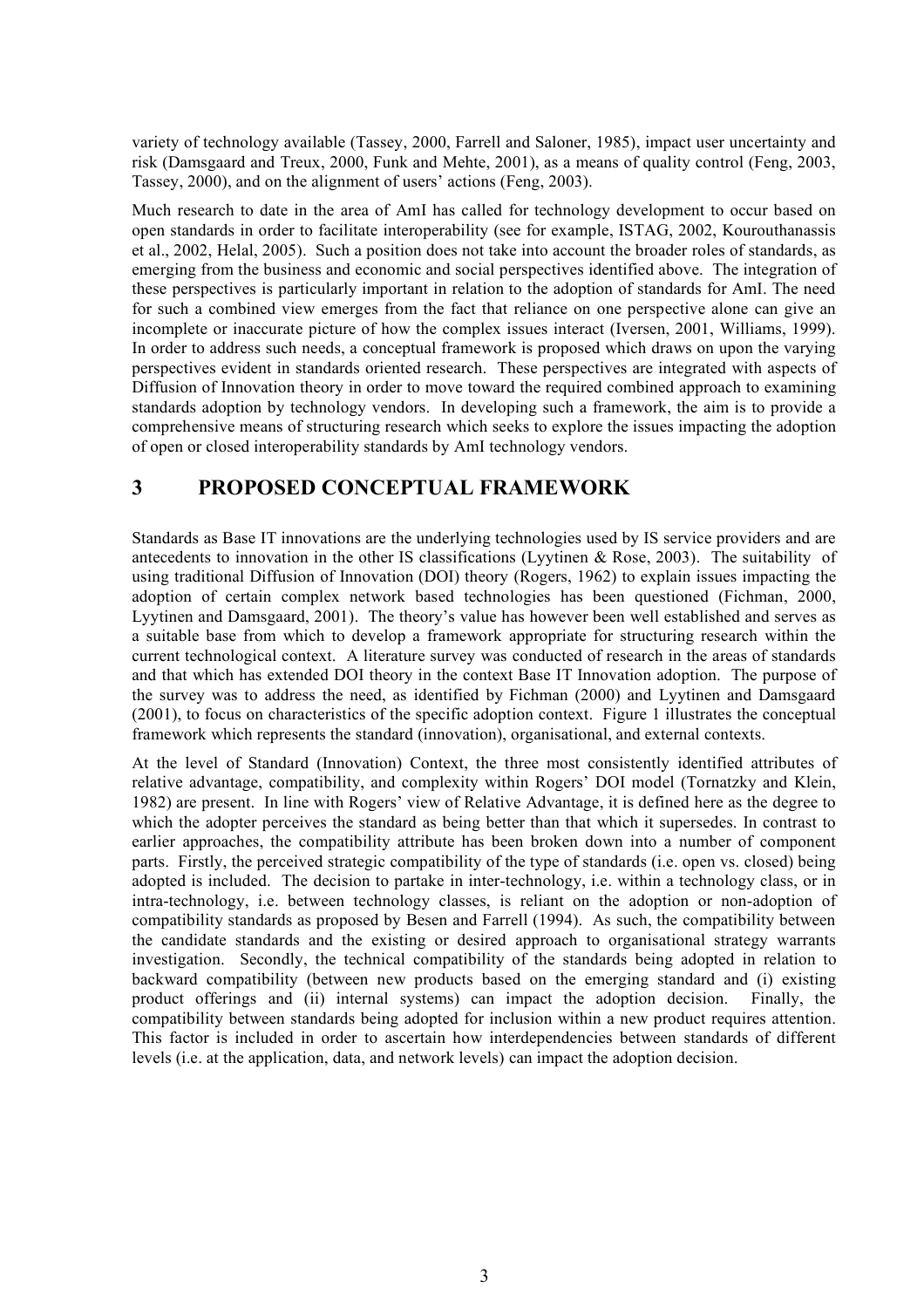

*Figure 1: Standards Adoption in a Complex Network-Based System – A Research Framework*

The complexity of the standard is considered in two ways. Firstly, the structural complexity of the system and its relationship to the standards being adopted is included. The structural complexity of complex network based systems requires modularity in design to facilitate interaction between system elements. The decision to adopt open or closed interoperability standards can impact on the systems' ability to function, and as such, the organisation's perception of the technical requirements of the system are an important consideration. The second aspect of complexity relates to the knowledge requirements of complex innovations and the organisation's capability to respond to them. The inclusion of such a factor is in-line with the arguments of Attewell (1992) and Gallivan (2001) who point out that with complex innovations a high level of technical knowledge may be required, with the resulting knowledge requirements being a potential barrier to adoption.

Given the complexities involved in the decision process surrounding standards adoption, and the weakness of DOI theory in adequately understanding such complexities, the Organisational Context level identifies a number of factors broadly termed political issues which require consideration. Firstly the level of support given to the standards adoption process, and the issue of mandated adoption can both have an effect on adoption. The scope of the decision process, as related to the extent of collaboration at an individual, organisational unit, inter-organisational level is an important consideration. Such issues may be linked to organisational or inter-organisational strategy or existing participation in the standards development process.

At the External Context level three issues are examined for their impact on adoption. Firstly, that of complementary assets, i.e. products that can be used with the technology, e.g. software is a complementary asset to an operating system, in that only certain software can be used with certain operating systems. The decision on the choice of interoperability standards made by vendors will also impact the type and number of complementary assets available for adopters of the technology. Dedrick and West (2003) have argued that a key barrier to the adoption of a new standard is the availability of complementary assets relating to the existing standard. The development of technology based on proprietary standards can limit the availability of complementary assets produced by other companies. In certain circumstances such a situation is desirable to a vendor, particularly where they intend on developing a full range of proprietary complementary assets and wish to limit competition or imitation of their products. In the area of network technologies however, it is often the case that limiting the availability of complementary assets is not a desirable strategy. In many circumstances one vendor does not have the capability to produce the necessary quantity and quality of complementary components required to successfully complete the construction of a network based system (Rice,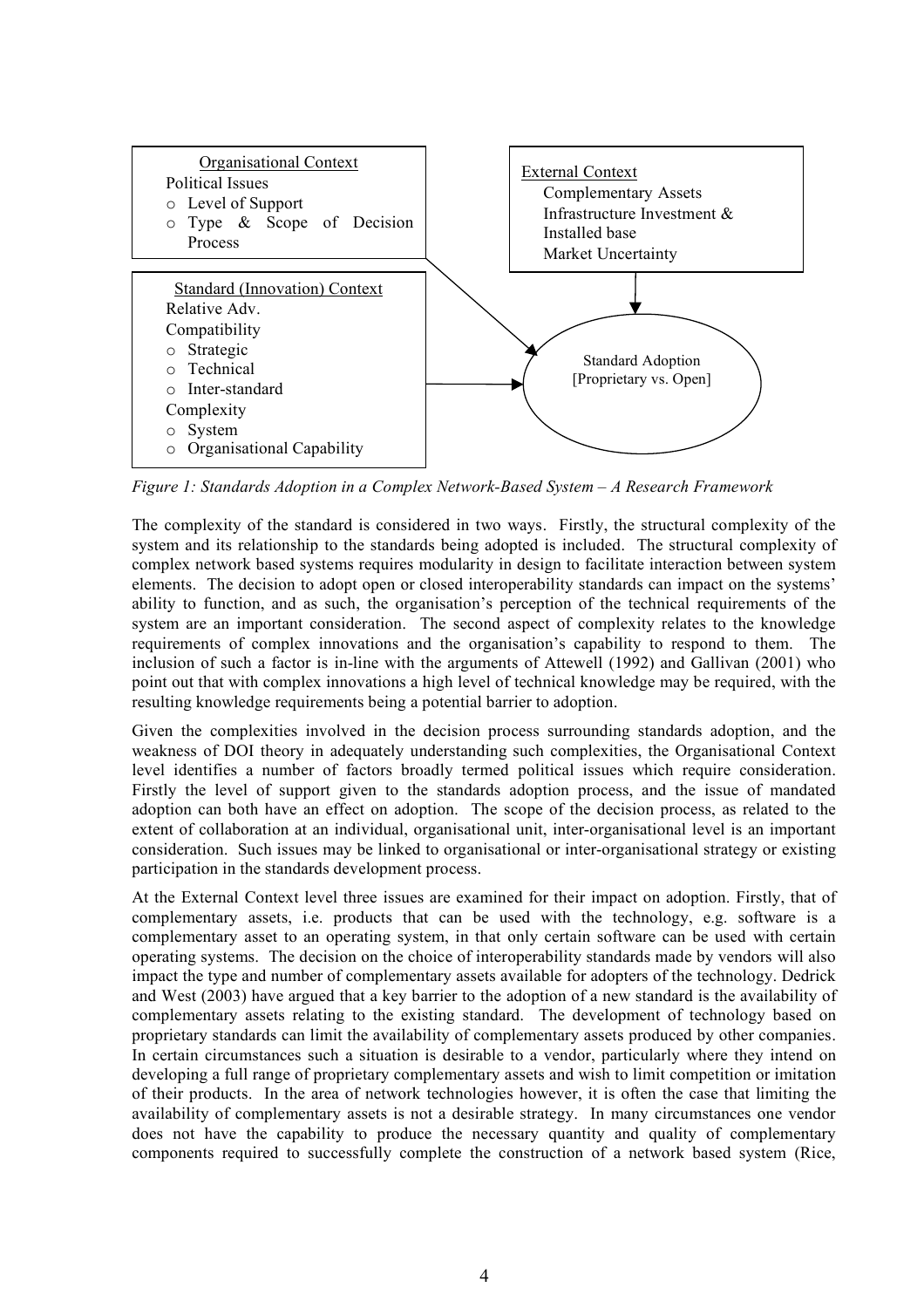2001). The lack of such a capability could, as Tassey (2000) argues, be a consequence of unwillingness to diversify operations into fields in which they have no comparative advantage, or from having limited access to resources (e.g. finance or knowledge).

The second issue relates to the issue of infrastructure investment and the existing installed base. The underlying technical infrastructure, e.g. the communications systems, for a large scale system requires substantial investment to implement and maintain. In existing complex network-based IS the costs vary depending on the type of network involved. The implementation of network-based systems based of a proprietary nature requires upfront investment in assets (Christiaanse *et al.*, 2004). Such a situation means that the addition of new network members is costly, leading to a limiting effect on the number of users (Afuah, 2003). In order to utilise an existing infrastructure, the reliance on standards is an important issue. In the case of the internet, the result of using a low-cost, open standard means that "anyone, anywhere" can connect to it once the required communications protocols are implemented (Afuah, 2003). In relation to the installed base, given the characteristic of network effects in network based technologies, the existence of a system based on standards of a certain type (i.e. open or closed) can be influential in the adoption process, and as such, its consideration is warranted in the context of new standards adoption.

The final factor in the External Context area relates to market uncertainty, and draws upon Chau and Tam's (1997) Open Systems adoption model. Markus (1987) has shown that the characteristics of network markets show that once a critical mass of users adopt the technology, its growth will become self-sustaining. Karlsbjerg (2002) has argued that should the technology be based on proprietary standards the standard owner can increase switching costs leading to user lock-in, meaning that they will be less likely to move to a competing technology due to uncertainty or risk associated with leaving an established network (Damsgaard and Treux, 2000), or problems with a lack of interoperability between competing standards (Karlsbjerg, 2002). It is with this in mind that the consideration of market conditions such as the existing stage of market evolution and the presence of existing standards is included in the analysis of the adoption decision.

### **4 RESEARCH APPROACH**

It has been argued that the use of case-based research is appropriate where the phenomenon is dynamic and not yet mature or settled (Darke et al., 1998), and where research in an area is in its early stages (Benbasat et al., 1987). In the case of the current research, while much of the theory on standards is well developed from an economic perspective, a more unified approach involving the incorporation of an innovation oriented view is required. When viewed from the emerging technological context in which the study will occur and the complexities involved in the adoption process, case-based research is a suitable research approach.

The investigation will focus on the European Consumer Electronics (CE) sector, following an approach to unit of analysis identification similar to that of Reimers et al. (2004). The choice of the European CE sector was made based on the prominence of CE devices in the many application scenarios proposed for AmI, for example by Aarts and Marzano (2003) and Ducatel et al. (2001). As the AmI concept requires the integration of a large number of technologies, the use of an organisational unit of analysis focusing on individual vendors engaged in the production of only one of these technologies has the potential to give misleading results. By viewing what is occurring within a sector the adoption decisions of both primary and secondary software users, i.e. vendors whose primary business is not the production of software, rather it is used in the production of their primary product offering, gives the opportunity to conduct a more comprehensive study of open vs. closed standards adoption. Such an approach also avoids the problems associated with using a specific standard as the unit of analysis. To do so would limit the scope of the study by omitting organisations that have not adopted standards of a pre-selected type. A similar situation could arise were the study to focus on one or more pre-selected enabling technologies for AmI, for example, Radio Frequency Identification (RFID). For the purpose of this study, it was felt that by limiting the scope by pre-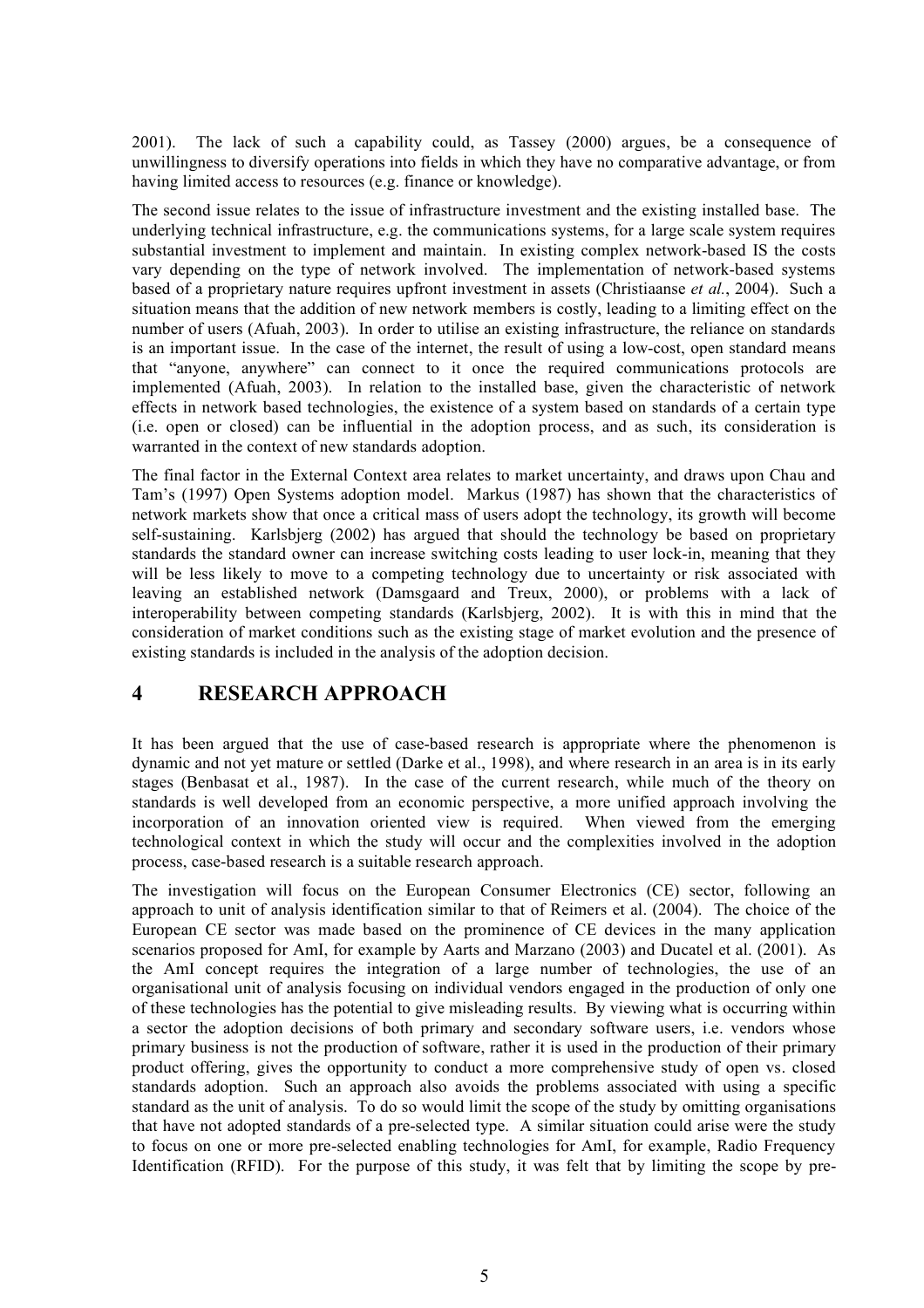selecting technologies, organisations developing AmI based systems, but not using the pre-selected technology, could be omitted.

In total 28 vendors have been identified as being engaged in AmI technology development within this sector. These vendors were identified based on their participation in EU funded AmI projects, membership of a Standards Development Organisation, through discussion with a member of the Telecommunications and Systems Software Group (www.tssg.org) and through web-based searches for commercial organisations developing AmI technologies. The vendors have been classified as falling into one of three categories, CE Manufacturers (8 companies), Software and Services Production or Research and Development (R&D) (12 companies), and Telecommunications Service Providers (8 companies). While the specific number of organisational informants depends on both relevance to the study and site access, the current objective is to gain access to four CE Manufacturers, to between three and six Software and Services Production or R&D, and to between two and four Telecommunications Service Providers. Once all responses to initial contact have been received, the number of organisational informants will be determined based on the completion of their analysis.

#### **5 CONCLUSION AND NEXT STEPS**

To progress this study a number of steps are required. Firstly, elements of the proposed research framework require operationalisation in order to allow the completion of the case study protocol. Next, a number of individuals responsible for the evaluation and selection of interoperability standards, and those with responsibility for standards based strategy development within the target organisations remain to be identified. Both documentary and interview based information is to be used as a means of investigating the issues impacting the adoption process. The number of informants from within each organisation is dependant on company size, and the numbers involved in the adoption process.

### **6 ACKNOWLEDGEMENTS**

This paper is based on research funded by the European Commission via IST Project 004337, CALIBRE (http://www.calibre.ie).

#### **7 REFERENCES**

- AARTS, E. & MARZANO, S. (2003) *The New Everyday: Views on Ambient Intelligence,* Rotterdam, The Netherlands, 010 Publishers.
- ABOWD, G. & MYNATT, E. (2000) Charting past, present and future research in ubiquitous computing. *ACM Transactions on Computer-Human Interaction,* 7**,** 29-58.
- ABOWD, G., MYNATT, E. & RODDEN, T. (2002) The Human Experience. *IEEE Pervasive Computing,* 1**,** 48-57.
- AFUAH, A. (2003) Redefining Firm Boundaries in the Face of the Internet: Are Firms Really Shrinking? *Academy of Management Review,* 28**,** 34-53.
- ATTEWELL, P. (1992) Technology Diffusion and Organizational Learning: The Case of Business Computing. *Organization Science,* 3**,** 1-19.
- BENBASAT, I., GOLDSTEIN, D. & MEAD, M. (1987) The Case Research Strategy in Studies of Information Systems. *MIS Quarterly,* 11**,** 369-386.
- BESEN, S. M. & FARRELL, J. (1994) Choosing How to Compete: Strategies and Tactics in Standardization. *Journal of Economic Perspectives,* 8**,** 117-131.
- CHAU, P. Y. K. & TAM, K. Y. (1997) Factors Affecting the Adoption of Open Systems: An Exploratory Study. *MIS Quarterly,* 21**,** 1-24.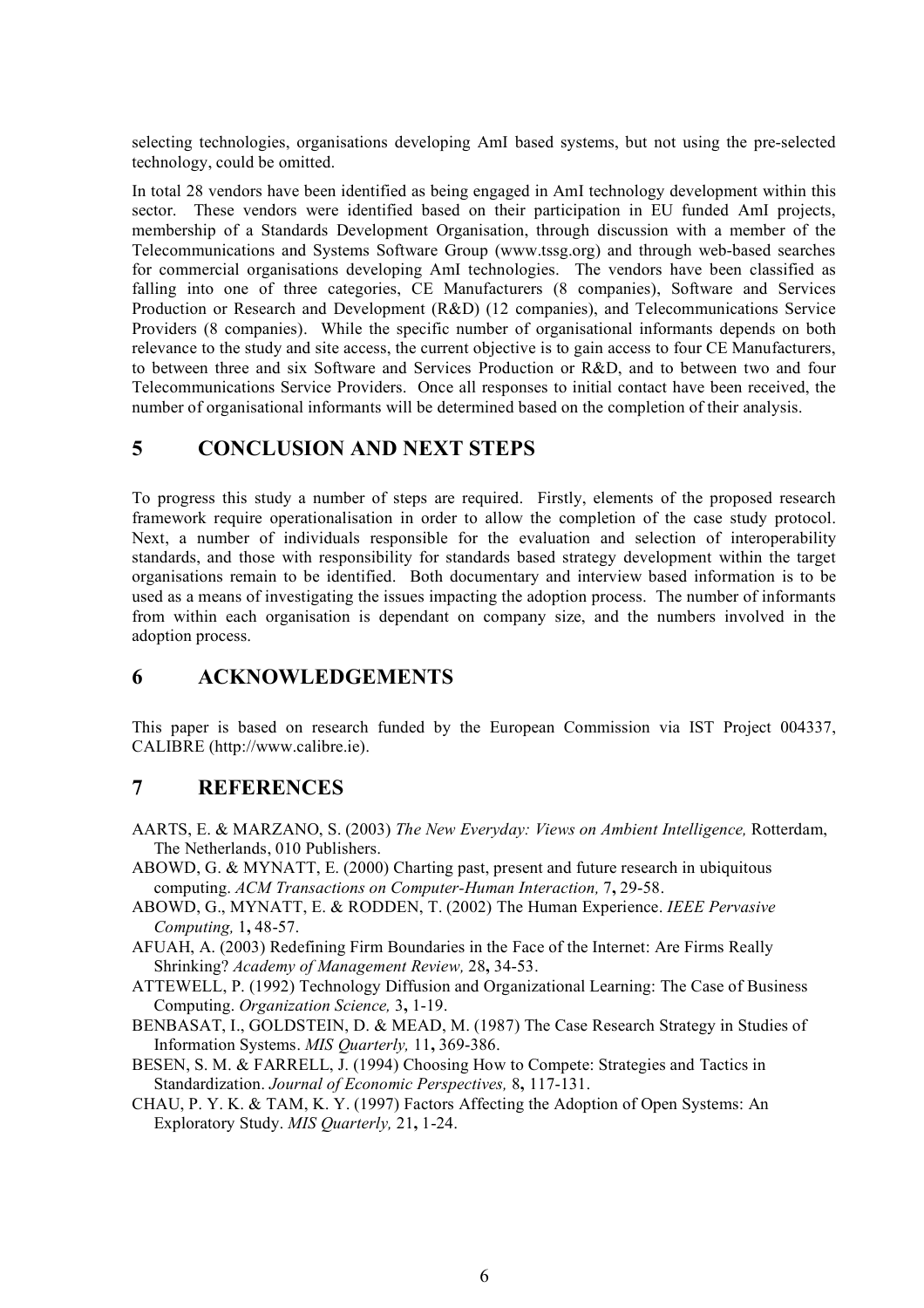- CHRISTIAANSE, E., VAN DIEPEN, T. & DAMSGAARD, J. (2004) Proprietary versus Internet Technologies and the Adoption and Impact of Electronic Marketplaces. *Journal of Strategic Information Systems,* 13**,** 151-165.
- DAMSGAARD, J. & TREUX, D. (2000) Binary Trading Relations and the Limits of EDI Standards: the Procrustean Bed of Standards. *European Journal of Information Systems,* 9**,** 173-188.
- DARKE, P., SHANKS, G. & BROADBENT, M. (1998) Successfully Completing Case Study Research: Combining Rigour, Relevance and Pragmatism. *Information Systems Journal,* 8**,** 273- 289.
- DAVIES, N. & GELLERSEN, H.-W. (2002) Beyond Prototypes: Challenges in Deploying Ubiquitous Computing Systems. *IEEE Pervasive Computing,* 1**,** 26-35.
- DEDRICK, J. & WEST, J. (2003) Why Firms Adopt Open Source Platforms: Grounded Theory of Innovation and Standards Adoption. *MISQ Special Issue Workshop: Standard Making: A Critical Research Frontier for Information Systems.* Seattle, Washington, USA.
- DUCATEL, K., BOGDANOWICZ, SCAPOLO, F., LEIJTEN, J. & BURGELMAN, J.-C. (2001) Scenarios for Ambient Intelligence in 2010. IN ISTAG (Ed.), European Commission.
- FARRELL, J. & SALONER, G. (1985) Standardization, Compatibility, and Innovation. *Rand Journal of Economics,* 16**,** 70-83.
- FENG, P. (2003) Studying Standardization: A Review of the Literature. IN EGYEDI, T. M., KRECHMER, K. & JAKOBS, K. (Eds.) *Proceedings of the 3rd IEEE Conference on Standardization and Innovation in Information Technology.* Delft, The Netherlands, IEEE.
- FICHMAN, R. G. (2000) The Diffusion and Assimilation of Information Technology Innovations. IN ZMUD, R. (Ed.) *Framing the Domains of IT Management: Projecting the Future Through the Past.* Pinnaflex Publishing.
- FUNK, J. L. & MEHTE, D. T. (2001) Market- and Committee-Based Mechanisms in the Creation and Diffusion of Global Industry Standards: The case of mobile Communication. *Research Policy,* 30**,** 589-610.
- GABEL, H. L. (1991) *Competitive Strategies for Product Standards: The Strategic Use of Compatibility Standards for Competitive Advantage,* Berkshire, England, McGraw Hill Book Company.
- GALLIVAN, M. J. (2001) Organizational Adoption and Assimilation of Complex Technological Innovations: Development and Application of a New Framework. *ACM SIGMIS Database,* 32**,** 51- 85.
- GARLAN, D., SIEWIOREK, D. & STEENKISTE, P. (2002) Project Aura: Toward Distraction-Free Pervasive Computing. *Pervasive Computing,* 1**,** 22-31.
- HELAL, S. (2005) Programming Pervasive Spaces. *Pervasive Computing,* 4**,** 84-87.
- HENRICKSEN, K., INDULSKA, J. & RAKOTONIRAINY, A. (2001) Infrastructure for Pervasive Computing: Challenges. *Proceedings of the Informatik 2001: Workshop on Pervasive Computing.* Vienna.
- ISLAM, N. & FAYAD, M. (2003) Toward Ubiquitous Acceptance of Ubiquitous Computing. *Communications of the ACM,* 46**,** 89-92.
- ISTAG (2002) Software technologies, embedded systems and distributed systems: A European strategy towards an Ambient Intelligent environment. *ISTAG, July 2002, Available from: ftp://ftp.cordis.lu/pub/ist/docs/istag\_kk4402472encfull.pdf*.
- IVERSEN, E. J. (2001) Raising Standards: Innovation and the Emerging Global Standardization Environment for ICTs. *Proceedings of the 2nd IEEE Conference on Standardization and Innovation in Information Technology, SIIT 2001.* Bolder, CO, USA, IEEE.
- KARLSBJERG, J. (2002) Staying outside the Mainstream: An Empirical Study of Standards Choices. *Proceedings of the 35th Hawaii International Conference on System Sciences.* Hawaii, USA, IEEE.
- KOUROUTHANASSIS, P., SPINELLIS, D., ROUSSOS, G. & GIAGLIS, G. M. (2002) Intelligent Cokes and Diapers: MyGROCER Ubiquitous Computing Environment. *First International Mobile Business Conference.*
- KRECHMER, K. (2005) The Meaning of Open Standards. *Proceedings of the 38th Hawaii International Conference on System Sciences.* Hawaii, USA.